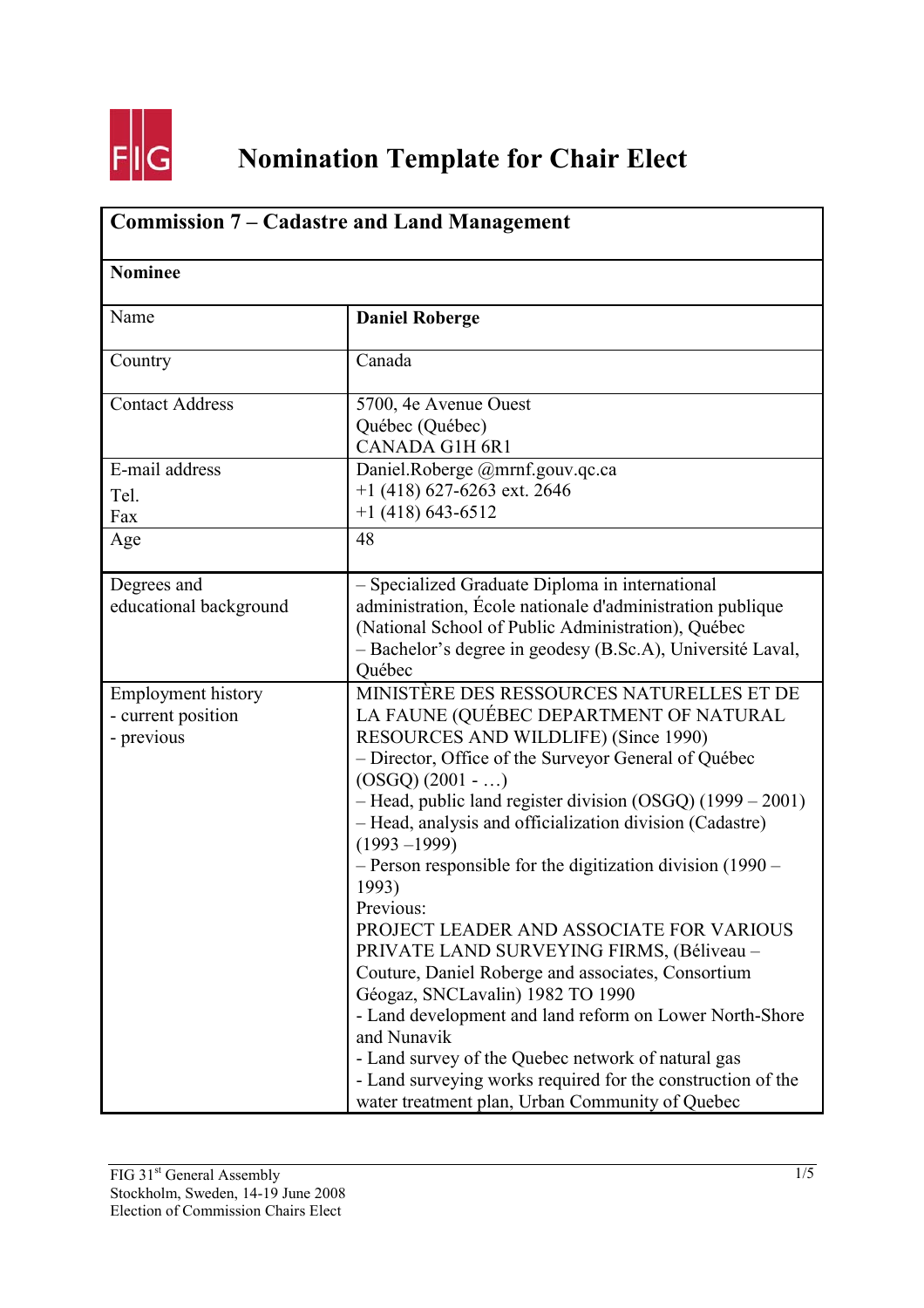| Positions of trust            | - Director, Office of the Surveyor General of Québec since                       |
|-------------------------------|----------------------------------------------------------------------------------|
| - current                     | 2001                                                                             |
| - previous                    | - Vice-president of the Champlain Branch of the Canadian                         |
|                               | Institute of Geomatics since 2004                                                |
|                               | Previous:                                                                        |
|                               | - President of the Board of directors and founding member                        |
|                               | of the Association des jeunes arpenteurs-géomètres du                            |
|                               | Québec (association of young Québec land surveyors), 1991                        |
|                               | $-1993$                                                                          |
| Positions in FIG              | - Canadian delegate to Commission 7 since 2006                                   |
| - current                     | - Member of FIG Working Group 7.2, Land administration                           |
| - previous                    | for sustainable development, since 2006                                          |
|                               | - Corresponding member of FIG Commission 3, Geospatial                           |
|                               | <i>information management</i> , since 2002<br>Previous:                          |
|                               |                                                                                  |
|                               | - Member of FIG Working Group 3.1, e-government and<br>ecitizen, since 2002-2006 |
|                               | - Member of FIG Working Group 7.1, Reforming the                                 |
|                               | cadastre, 1998 to 2002                                                           |
| Other activities in FIG       | - Co-president of GeoConference Quebec 2007, the largest                         |
|                               | congress of surveying and geomatics ever organized in                            |
|                               | Quebec, sponsored by FIG, which gathered 1200 participants                       |
|                               | from more than 40 countries.                                                     |
|                               | - Organizer of a Workshop on land administration and                             |
|                               | sustainable development (2007) co-organized by FIG and the                       |
|                               | Fédération des géomètres francophones (FGF) which                                |
|                               | gathered 50 delegates from 20 countries.                                         |
|                               | - Author of many papers presented in various FIG events,                         |
|                               | namely:                                                                          |
|                               | $-A$ fter the Tsunami, how the surveying profession can                          |
|                               | participate in the reconstruction presented at FIG                               |
|                               | Working Week in Cairo, Egypt, 2005. This paper was                               |
|                               | selected as the FIG article of the month of may 2005                             |
|                               | and published in Géomètre Expert (Belgium), Boletín                              |
|                               | del Consejo profesional de agrimensura de la                                     |
|                               | provincia de Buenos Aires (Argentina), Geomatica                                 |
|                               | (Canada) and Géomatique (Québec).                                                |
|                               | - Benchmarking Cadastral systems (co-author)                                     |
|                               | published in 2002 by FIG Commission 7                                            |
| Field of surveying discipline | Cadastre, Land administration, Land information systems                          |
|                               | development, Registration of land rights, International                          |
|                               | cooperation, Capacity building                                                   |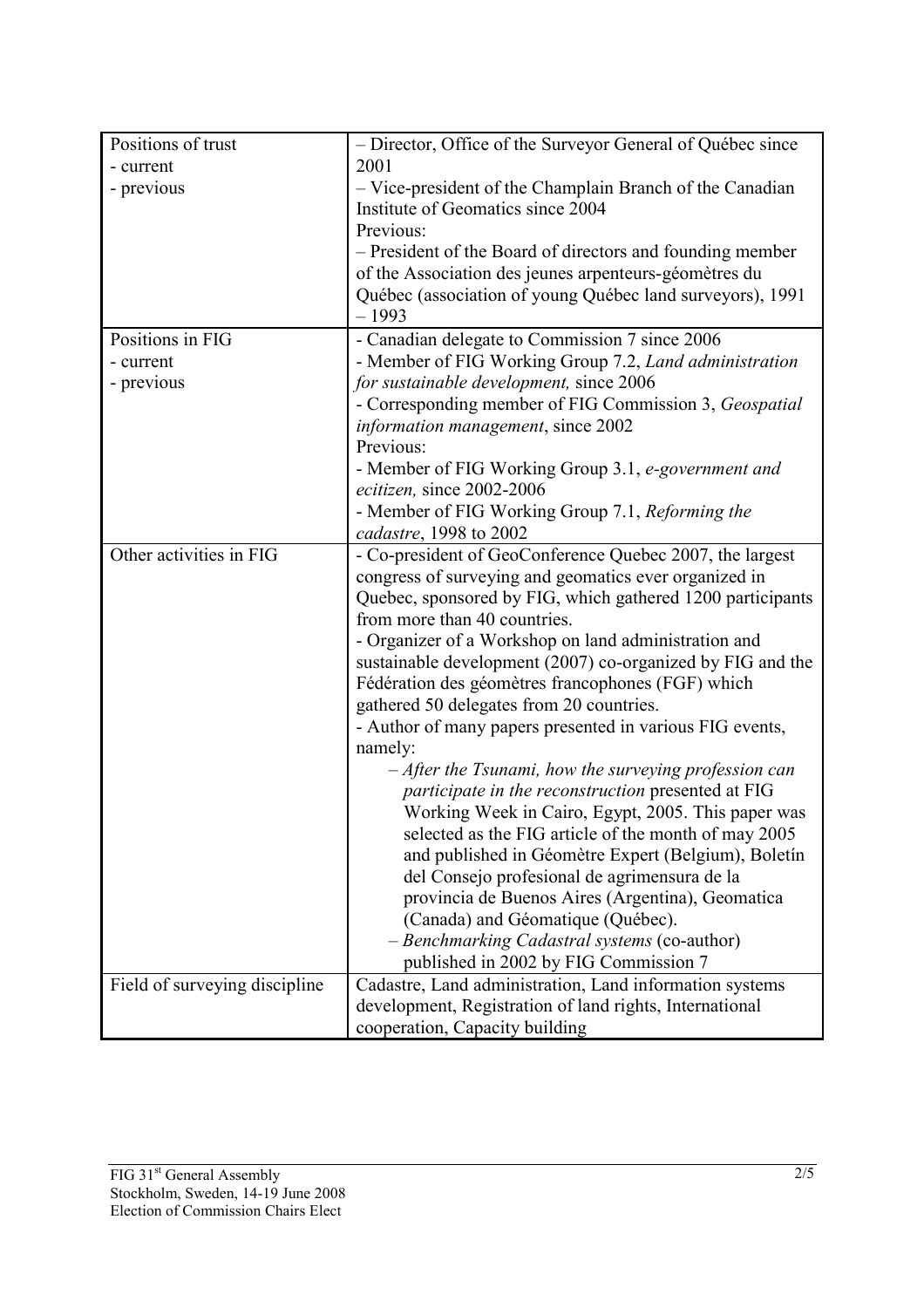| <b>Nominees Statement</b>    |                                                                                                                            |  |
|------------------------------|----------------------------------------------------------------------------------------------------------------------------|--|
| Why I want to be a           | I want to contribute to:                                                                                                   |  |
| Commission Chair and what I  | - develop a better geo-cooperation and partnership between                                                                 |  |
| would like to achieve        | develop and developing countries in land administration,                                                                   |  |
|                              | professional development and organization and capacity                                                                     |  |
|                              | building                                                                                                                   |  |
|                              | - have more francophone (namely in Africa) and Latin<br>American countries becoming member of FIG and encourage            |  |
|                              | and facilitate the participation of their members to FIG                                                                   |  |
|                              | events and Commission 7 activities.                                                                                        |  |
|                              | - strengthen relationships between FIG and international                                                                   |  |
|                              | organizations.                                                                                                             |  |
| What I can offer to FIG in   | - Very good experience in international relations                                                                          |  |
| support of the aims and      | - Good network worldwide, namely in Canada, Europe and                                                                     |  |
| objectives of the Commission | Latin American and Francophone countries and in                                                                            |  |
|                              | International organizations<br>- Excellent experience and competencies in land                                             |  |
|                              | administration, land reform and cadastre                                                                                   |  |
| My key skills                | - Expert in land administration, land reform and cadastre                                                                  |  |
|                              | - Excellent vision and leadership                                                                                          |  |
|                              | - Language skills: French, English and good knowledge of                                                                   |  |
|                              | Spanish                                                                                                                    |  |
| Any other general comments   | - I have been involved in the design, development and                                                                      |  |
|                              | implementation of two of the most extensive land reforms                                                                   |  |
|                              | ever undertaken in North America: the reform of the Québec<br>cadastre and the modernization of the registration rights on |  |
|                              | public land.                                                                                                               |  |
|                              | - I am Recognized as a leader in the surveying profession in                                                               |  |
|                              | Canada:                                                                                                                    |  |
|                              | $-$ <i>Champlain Award 2007</i> for an outstanding                                                                         |  |
|                              | contribution in promoting and advancing the land                                                                           |  |
|                              | surveying profession, Canadian Council of Land                                                                             |  |
|                              | Surveyors                                                                                                                  |  |
|                              | - President's citation 2005 awarded for involvement in                                                                     |  |
| <b>Nominator</b>             | international affairs, Canadian Council of Geomatics<br>Bob Parkinson, president                                           |  |
| Name of Member               | Canadian Institute of Geomatics                                                                                            |  |
| Association                  |                                                                                                                            |  |
| Name and title of contact    | Jean Thie, Executive Director                                                                                              |  |
| person                       |                                                                                                                            |  |
| Contact address              | Canadian Institute of Geomatics                                                                                            |  |
|                              | 1390 Prince of Wales Drive                                                                                                 |  |
|                              | Suite 400                                                                                                                  |  |
|                              | Ottawa, ON                                                                                                                 |  |
|                              | CANADA K2C 3N6                                                                                                             |  |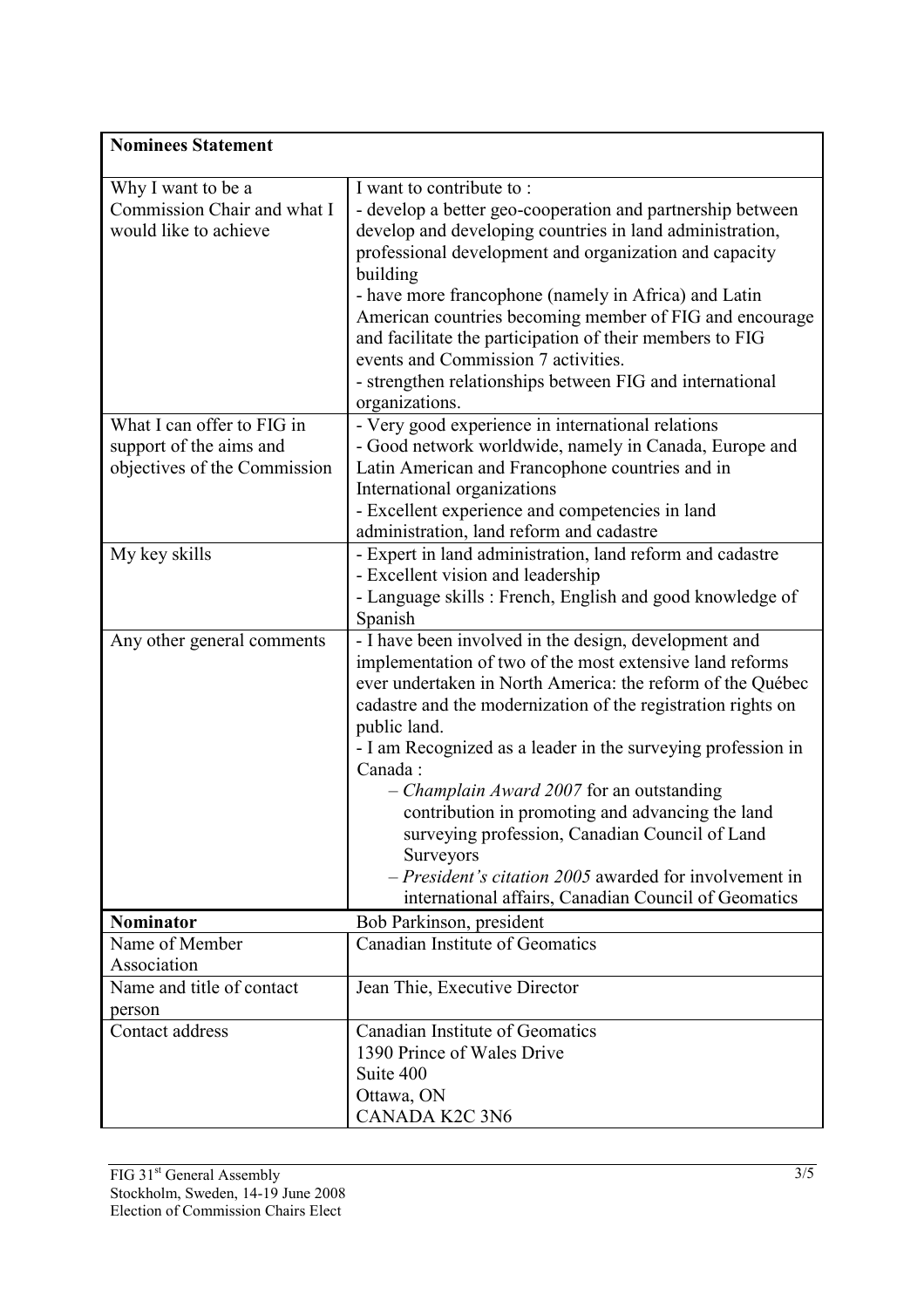| E-mail address                                   | exdircig@magma.ca                                                                                                                                                                                                                                                                                                                                                                                                                                                                                                                                                                                                                                                                                                                                                                                                                                                                                                                                                                                                                                                                                                                                                                                                                                                                                                                                                                                                                                                                                                                                                                                                                                                                                                                                                            |
|--------------------------------------------------|------------------------------------------------------------------------------------------------------------------------------------------------------------------------------------------------------------------------------------------------------------------------------------------------------------------------------------------------------------------------------------------------------------------------------------------------------------------------------------------------------------------------------------------------------------------------------------------------------------------------------------------------------------------------------------------------------------------------------------------------------------------------------------------------------------------------------------------------------------------------------------------------------------------------------------------------------------------------------------------------------------------------------------------------------------------------------------------------------------------------------------------------------------------------------------------------------------------------------------------------------------------------------------------------------------------------------------------------------------------------------------------------------------------------------------------------------------------------------------------------------------------------------------------------------------------------------------------------------------------------------------------------------------------------------------------------------------------------------------------------------------------------------|
| Tel.                                             | $+1$ (613) 224-9851                                                                                                                                                                                                                                                                                                                                                                                                                                                                                                                                                                                                                                                                                                                                                                                                                                                                                                                                                                                                                                                                                                                                                                                                                                                                                                                                                                                                                                                                                                                                                                                                                                                                                                                                                          |
| Fax                                              | $+1(613)$ 224-9577                                                                                                                                                                                                                                                                                                                                                                                                                                                                                                                                                                                                                                                                                                                                                                                                                                                                                                                                                                                                                                                                                                                                                                                                                                                                                                                                                                                                                                                                                                                                                                                                                                                                                                                                                           |
| Nominator's statement                            | On behalf of the Canadian institute of Geomatics and<br>Canada's Surveying, Mapping and Geomatics Community I,<br>Robert Parkinson, President of the Canadian Institute of<br>Geomatics would like to nominate Daniel Roberge for the<br>function of Chair Elect Commission 7                                                                                                                                                                                                                                                                                                                                                                                                                                                                                                                                                                                                                                                                                                                                                                                                                                                                                                                                                                                                                                                                                                                                                                                                                                                                                                                                                                                                                                                                                                |
| Why the association wants to<br>nominate Nominee | Canada and CIG are giving an increasing priority to links<br>with leading global professional and knowledge based<br>organizations. The exchange of best practices, the<br>development of next practices and the integration of national<br>and international networks is of strategic significance to our<br>organization, our members, our businesses and our economy.<br>Commission 7 is of special strategic interest to us and Daniel<br>Roberge has a strong personal and professional interest in<br>FIG and particularly Commission 7 in which he has played<br>an active role in the last years.<br>Mr. Roberge's experience and his active involvement in<br>many large-scale land surveying and geomatics initiatives<br>have him well positioned to take on these roles. He has been<br>recognized as a leader in the design, development and<br>implementation of the Reform of the Québec Cadastre and is<br>currently the Director of the of General Surveyor's Office<br>with the Ministry of Natural Resources of Quebec.<br>I have observed Daniel as a strong leader and innovator in<br>his job, in his community of surveyors and internationally<br>and he is one of the best Canada has to offer. He combines<br>an unusual professional capability with significant senior<br>management and leadership abilities so critical to facilitate<br>and lead an important Commission.<br>His multi-lingual capabilities (French, English and Spanish)<br>and his international network provides effective tools to<br>break down some of the barriers to full participation from all<br>continents.<br>Daniel is an action oriented person, a team player and leader<br>and as the recent GeoConference Quebec 2007 has shown,<br>results are impressive. |
| Support the Association can                      | His nomination is supported not just by CIG, but by his                                                                                                                                                                                                                                                                                                                                                                                                                                                                                                                                                                                                                                                                                                                                                                                                                                                                                                                                                                                                                                                                                                                                                                                                                                                                                                                                                                                                                                                                                                                                                                                                                                                                                                                      |
| offer the Nominee                                | employer the Québec Department of Natural Resources and                                                                                                                                                                                                                                                                                                                                                                                                                                                                                                                                                                                                                                                                                                                                                                                                                                                                                                                                                                                                                                                                                                                                                                                                                                                                                                                                                                                                                                                                                                                                                                                                                                                                                                                      |
| (financial and other)                            | Wildlife (in which his office as Surveyor General of Québec                                                                                                                                                                                                                                                                                                                                                                                                                                                                                                                                                                                                                                                                                                                                                                                                                                                                                                                                                                                                                                                                                                                                                                                                                                                                                                                                                                                                                                                                                                                                                                                                                                                                                                                  |
|                                                  | is located), the Québec and Canada's other National Land                                                                                                                                                                                                                                                                                                                                                                                                                                                                                                                                                                                                                                                                                                                                                                                                                                                                                                                                                                                                                                                                                                                                                                                                                                                                                                                                                                                                                                                                                                                                                                                                                                                                                                                     |
|                                                  | Survey organizations, including Natural Resources Canada                                                                                                                                                                                                                                                                                                                                                                                                                                                                                                                                                                                                                                                                                                                                                                                                                                                                                                                                                                                                                                                                                                                                                                                                                                                                                                                                                                                                                                                                                                                                                                                                                                                                                                                     |
|                                                  | and the Department of Foreign Affairs and International                                                                                                                                                                                                                                                                                                                                                                                                                                                                                                                                                                                                                                                                                                                                                                                                                                                                                                                                                                                                                                                                                                                                                                                                                                                                                                                                                                                                                                                                                                                                                                                                                                                                                                                      |
|                                                  | Trade. Support and financing for his role can be drawing                                                                                                                                                                                                                                                                                                                                                                                                                                                                                                                                                                                                                                                                                                                                                                                                                                                                                                                                                                                                                                                                                                                                                                                                                                                                                                                                                                                                                                                                                                                                                                                                                                                                                                                     |
|                                                  | from multiple organizations. In addition the CIG Executive                                                                                                                                                                                                                                                                                                                                                                                                                                                                                                                                                                                                                                                                                                                                                                                                                                                                                                                                                                                                                                                                                                                                                                                                                                                                                                                                                                                                                                                                                                                                                                                                                                                                                                                   |
|                                                  | and administrative services will be available to him during                                                                                                                                                                                                                                                                                                                                                                                                                                                                                                                                                                                                                                                                                                                                                                                                                                                                                                                                                                                                                                                                                                                                                                                                                                                                                                                                                                                                                                                                                                                                                                                                                                                                                                                  |